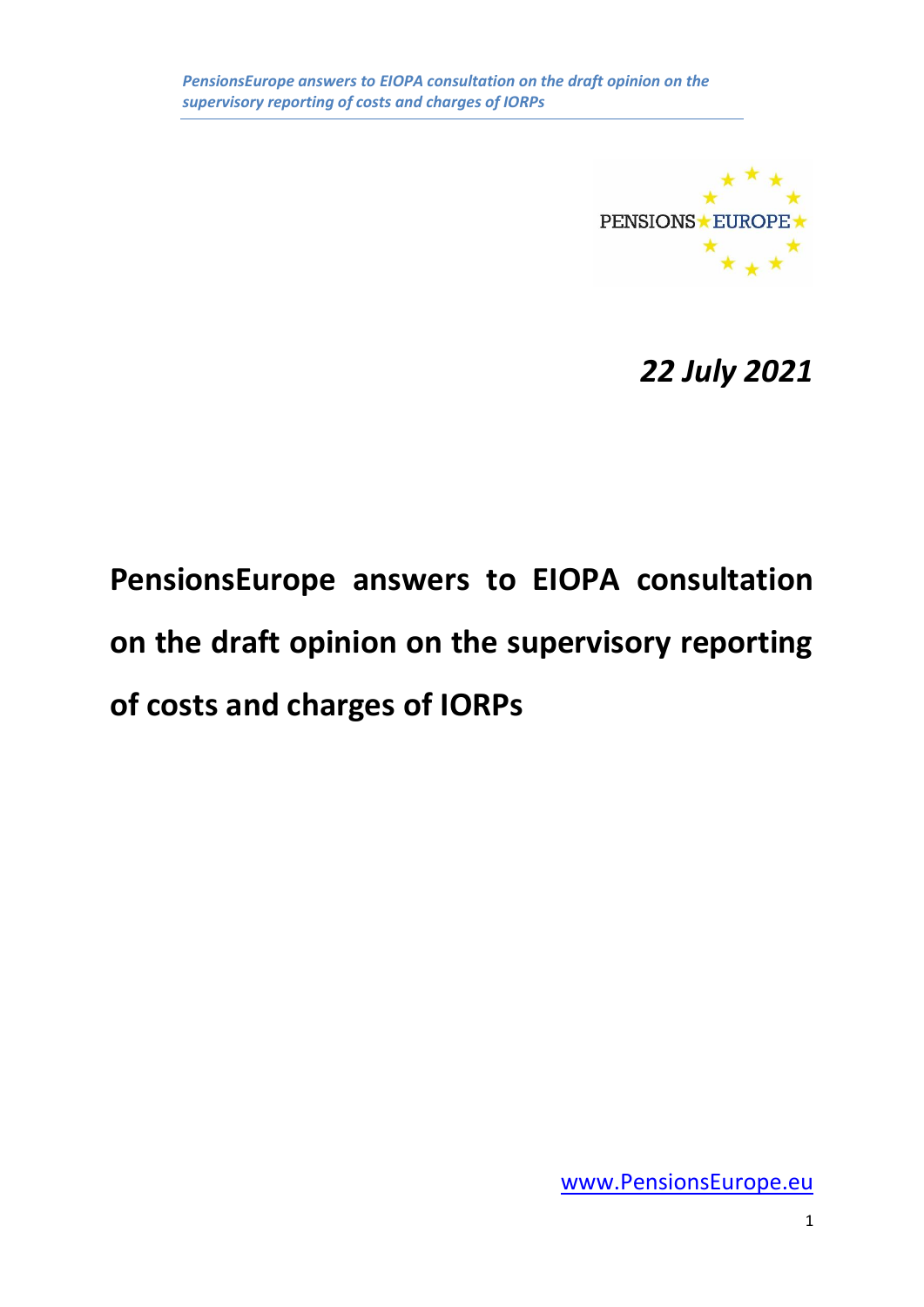#### **Q1: Do you agree with the objective of implementing a transparent and comprehensive cost reporting for supervisory purposes? Please explain.**

No. Cost transparency and reporting are important tools and objectives of the management board of the IORP and/or the negotiating social partners in the set-up of a scheme. The social partners, who often manage IORPs, have an intrinsic interest to reduce costs to improve pension outcomes for employees. Cost considerations are a key factor driving the modernisation of pension administration. We observe that administration and asset management costs are trending downward, although costs associated with regulation is slowing down this trend. Cost's considerations are already a significant driver of consolidation in some MSs.

We agree that costs and charges are a key issue when considering the value for money that IORPs deliver and that such an assessment should always consider costs in conjunction with risk and return. Some observations on the legal basis and the underlying objective of the draft Op.: as for the legal basis, the draft opinion refers to art. 29(1)a of the EIOPA Reg.1. However, in the field of pensions, the scope of action of EIOPA is limited by art. 1 to the powers conferred within the IORP II Directive and to the requirement of acting without prejudice to national SLL. The IORP Directive takes a minimum harmonisation approach to accommodate the differences in SLL, which shape occupational pensions, as the EU legislator considered that there is only limited need for supervisory convergence in the pension field. It is critical that EIOPA considers and respects the heterogeneity of this sector. The Op. should leave sufficient leeway for the CAs to tailor the principles to their national circumstances. In the introduction, the Op. should refer to the minimum harmonisation character of the IORP II Directive and commit itself to it.

These considerations lead us also to question whether the objective of comparability is the right driver for the Op. We see very different types of IORP across the EU and as a result diverging existing practices in cost reporting. An important difference between MSs is the degree to which IORPs are industrywide or multi-sponsor IORPs, or single-sponsor IORPs, as well as whether the risk is carried by the participants or not. In a single-sponsor DB scheme where the sponsor carries a significant part of the costs the case for having comparable cost reporting is simply less pronounced.

In countries such as the Netherlands, Italy, and the UK (although UK is out from the scope), with industry-wide funds and where the participants carry the risk and costs, a detailed cost reporting framework for IORPs has been put in place.

In certain MSs, IORPs enjoy a flexible legal framework that allows them to be tailor-made to the sponsor company/social partners' needs in terms of structure, governance, investments, administrative and operational organisation. This renders the sector very diverse not only across MSs, but even within the same MS. The Op. should better consider the complexity of the operations of each specific IORP, not only comparing the quality of service, which assumes that the type of service is the same, but also the kind of service provided.

Furthermore, the Op. is delivered based on certain articles of the IORP II Directive (see par. 1.2). However, it is not clear how these articles justify the push towards the publication of cost data. While the protection of members and beneficiaries is key, it does not in itself justify disclosure. There are

<sup>1</sup> which states that EIOPA shall provide Op. and *play an active role in building a common Union supervisory culture and consistent supervisory practices, as well as in ensuring uniform procedures and consistent approaches throughout the Union*.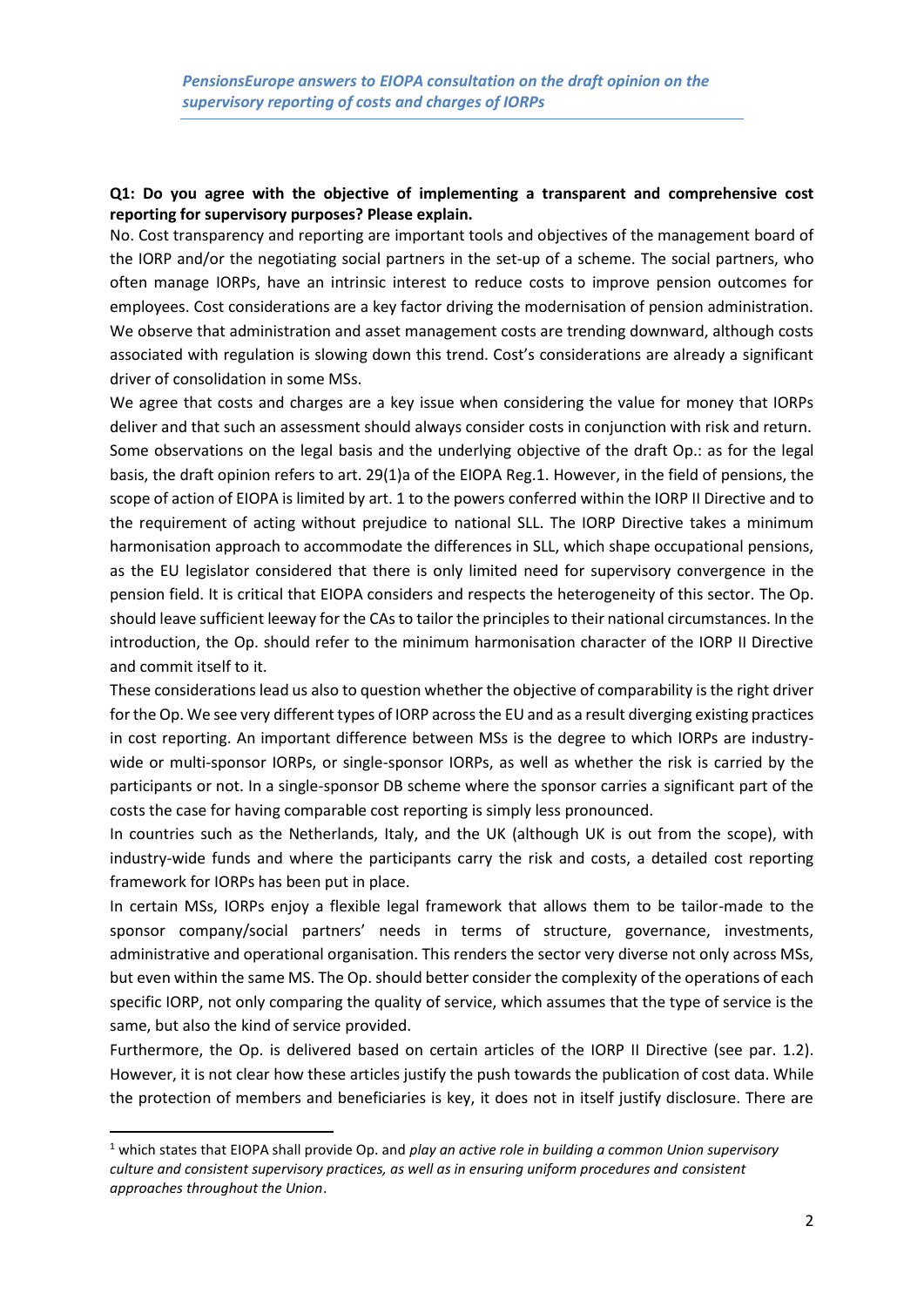several ways to protect their long-term interest. The way proposed could fit DC pension plans that allow members to choose their investment option, when costs have an immediate impact on the member's benefit, and where members can opt for an IORP. We agree with cost transparency, but in an appropriate and fitting manner. Cost transparency and reporting as it is understood in this Op. should not lead EIOPA to make an in-depth cost analysis, benchmarking exercise, or a cost evaluation of IORPs. Considering the flawed cost-benefit analysis (see Q2), we do not see any evidence or analysis proving that this Op. would improve the long-term outcomes for members and beneficiaries.

Finally, IORPs' reporting has considerably increased in recent years, also due to the IORP II Directive and other applicable EU legislation (e.g. EIOPA and ECB reporting regulations, sustainable finance legislation). Additional cost reporting requirements to CA would not generate efficiencies. On the contrary, they will only generate additional fixed costs carving out the pension scheme's value. It is important that CAs always consider the need, reasons, and objectives for adding new transparency requirements, as otherwise, they would lead to additional cost for IORPs (which could ultimately be transferred to members and beneficiaries) without providing added value.

# **Q2: Do you agree that Annex 1 provides a balanced view of the costs and benefits of the draft Opinion? Please explain and provide any suggestions.**

No, we recognise some of the considerations, yet believe that an in-depth research and analysis is needed before developing an opinion on costs. Before establishing regular reporting requirements, EIOPA, together with the national competent authorities, should take stock to analyse and determine whether there are any problems and if so, for which reasons. This stock taking exercise could e.g. take the form of a one-off reporting of (a number of) IORPs in relevant MS. Based on this sample, any further action could be determined.

Annex 1 does not include an analysis that allows us to understand whether there are issues related with the cost and transparency of IORPs and whether this opinion would contribute to solving these issues. The EIOPA 2015 IORP report on costs and charges concluded that considering common definitions and standardised breakdowns of costs and charges would not be possible. We understand that with this new opinion EIOPA wants to develop comparability but we do not believe this is the right objective. Assuming that in some MSs the situation might have changed in recent years, that the current situation and problem assessment will vary between different MS, and considering that EIOPA is now collecting cost data from IORPs and NCAs under the EIOPA Reporting Decision, we would invite EIOPA, before adopting this opinion, to conduct more in-depth analysis on:

- the stocktaking of actual problems for members, beneficiaries, IORPs or sponsoring employers.
- the definition of what exactly are the deficiencies of each of the instruments identified by the survey, i.e. instruments used by CAs to collect information on IORP's cost and, if they exist, of what type they are
- only then, it will be possible to find tailored solutions, for which leeway for NCAs is key

The same as just above should be done for the costs incurred by third parties (e.g., investment funds, but also trading costs, custodian costs, costs of external management units, etc.) that are directly or indirectly charged to the IORP: EIOPA could investigate what exactly does already exist as regulation, and in light of EIOPAs objectives and key principles, determine whether this is sufficient, what and why is not sufficient, and what should be changed.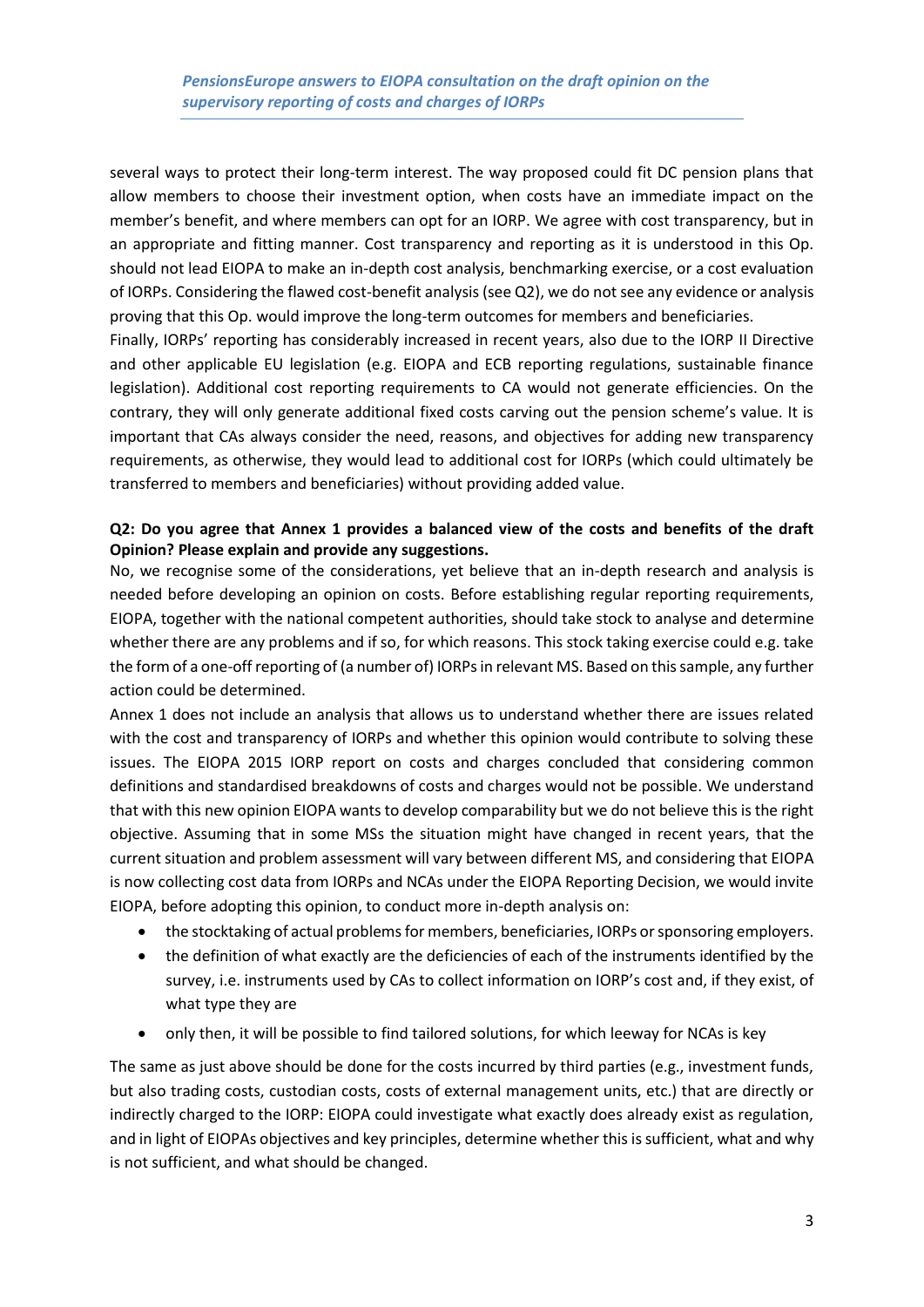Only based on such a thorough and precise analysis, which should be developed also in cooperation with stakeholders, potential further steps, including suggestions for change and improvement, should be considered and proposed.

The "Costs and benefits analysis" included in Annex 1 explores the advantages and disadvantages of the discussed options only very generally, without including any estimate or more detailed analysis on the associated costs for IORP. Comparing the three options, it is not clear to us why the third option is best. Thisis the option with the biggest price tag, so a clear justification (including evidence) is needed. For the cost-benefit-assessment the granularity of the reported data is a key factor. We would like to emphasise that higher granularity always leads to higher costs, which might not be justified by the additional benefits gained. We note that there are currently no concrete proposals of having lower requirements for smaller IORPs. We call on EIOPA and the CAs to take size into account and follow the understanding of proportionality used by the IORP II Directive.

More generally, we emphasise that in some MSs members and beneficiaries cannot choose between IORPs. Occupational pension membership is not sold to the consumer, but members and beneficiaries are enrolled by their employers. Cost efficiency for members and beneficiaries is ensured by an alignment between the interests of employers and employees: if the employer must step in in case the given pension promise cannot be met, it has a strong incentive to ensure a sound and efficient management of the IORP. We see little to no added value if cost data in those systems is reported to the national competent authority or even published (4.7).

# **Q3: Do you agree with the generic cost classification distinguishing investment, transaction and administration costs as well as costs borne by the sponsor? Please explain and provide any alternative classification that should be considered.**

No. We believe a generic cost classification, principles for the compilation of costs and templates to ask asset managers the relevant cost information can be useful tools to help the management board of the IORP to make their cost analysis and to increase efficiencies where possible.

While we do agree with the classification of investment, and administration costs, we do not agree to include sponsor costs (see par. 2.7 and 4.1b) for several reasons:

- The sponsoring employers are not under the supervision of the NCAs. An assessment of sponsor affordability is therefore not adequate.
- IORPs are not in a position to ask the sponsor for detailed information on costs except if such information is publicly available. Neither the IORP, nor the CA, nor the EIOPA, have the competencies to control sponsor information on costs.
- We do not see any benefit for the long-term interest of members and beneficiaries in reporting cost incurred by sponsors that do not affect the level of benefits.
	- o this approach runs against the legal basis and objective of this opinion.
	- $\circ$  this information is not of any help regarding the assessment of the value for money for the beneficiaries of an IORP
	- $\circ$  the approach could lead employers to reduce their commitments towards their employees and/or their support to IORPs.
- Publishing these costs could lead beneficiaries and the public to draw wrong conclusions or to compare pension schemes that are not comparable at all.
- It is in the employers' self-interest to manage their occupational pension schemes costefficiently. Therefore, the interests of the sponsoring employer and the members/beneficiaries are aligned.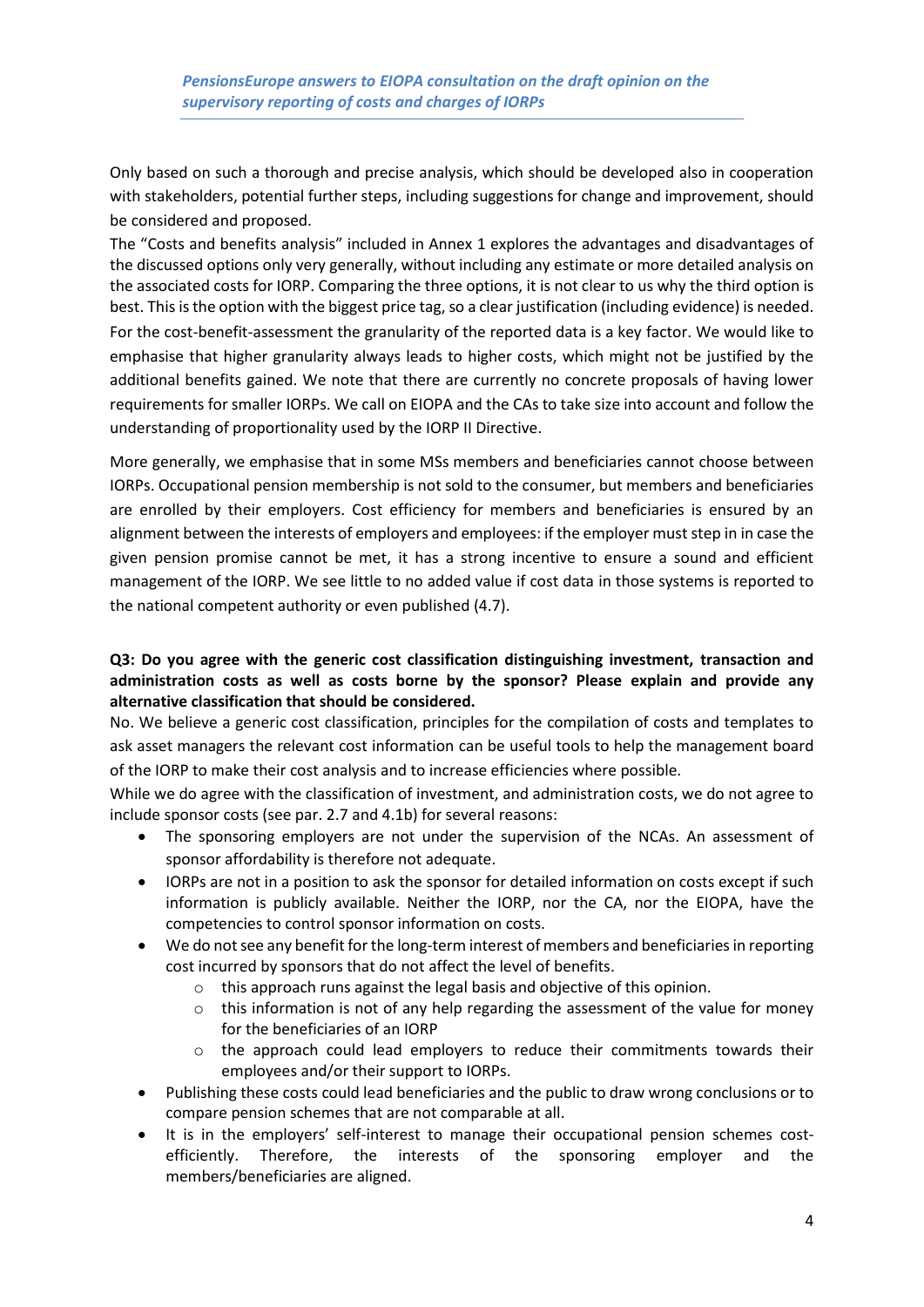- In many MSs, the legislative framework requires the involvement of employer(s) and employees' representatives in the governance of the scheme, making it likely they will keep an eye on cost from both perspectives.
- IORPs, where (part of) the costs are borne by the sponsors, cannot be compared to those where all costs are borne by the beneficiaries, from a beneficiary´s point of view. Comparability is further hindered especially in cases where an IORP has one very large sponsor carrying certain costs and some smaller sponsors who do not carry these costs. It has to be taken additionally into account that big sponsors in such cases may influence themselves the level of costs e.g. by defining the set of information which they want to receive from the IORP.
- Additionally, including the cost borne by the sponsor runs counter the objective of determining "value for money", because this takes the members' perspective, and costs borne by the sponsor are not money that the member contributed.
- Finally, it should be noted that, in some countries, the national framework for cost reporting recommends including sponsor costs under the other cost categories, e.g. administration cost and not as a separate category.

Concerning transaction costs, in particular implicit ones, it should be noted that their recording can be difficult and costly, especially for those related to the acquisition and disposal of fixed income securities. Not all IORPs are able to provide all transaction costs. German IORPs, for instance, can provide data for funds (although at an increased cost). However, for other assets it is more difficult or even impossible. EIOPA could carefully evaluate the difficulties and the partial results experienced by some NCAs in recording this information.

# **Q4: In your view, do the definitions in Annex 2 cover the most important items of investment, transaction and administrative costs? Please explain and provide any suggestions for the inclusion of other cost elements not explicitly mentioned in the definition.**

Yes, we agree. We do not have any additional suggestions.

However, we have a number of general comments on the definitions laid out in the Draft Opinion:

- On a general note, we would like to stress that it is not only important what is covered, but also how it is covered. While higher granularity (see No. 3.4) might bring more insight, it usually also comes at a higher cost. It is extremely important to consider both aspects.
- It is correct that IORPs as important institutional investors can ask for additional information from their service providers (see No. 3.12). However, they are likely to have to pay for it. Further internal costs for analysing the information are also to be considered.
- Regarding the proposal to include the costs of guarantees in investment costs: while it is possible to calculate the opportunity costs of providing a guarantee, we wonder what the benefit it. Ultimately, the assessment of the opportunity costs (which price is someone to pay in turn for security?) is a very subjective one, which varies for different cultures and within that for different individuals. Is the objective to show here that everything beyond pure defined contribution schemes is expensive? Is this really what countries with DB systems want and what helps members and beneficiaries?
- The inclusion of the cost of the guarantee runs against the objective of this opinion, which is comparability. As the methodology used to calculate the cost of the guarantee is not clearly defined, different approaches would lead to very different results. In case of PEPP, EIOPA has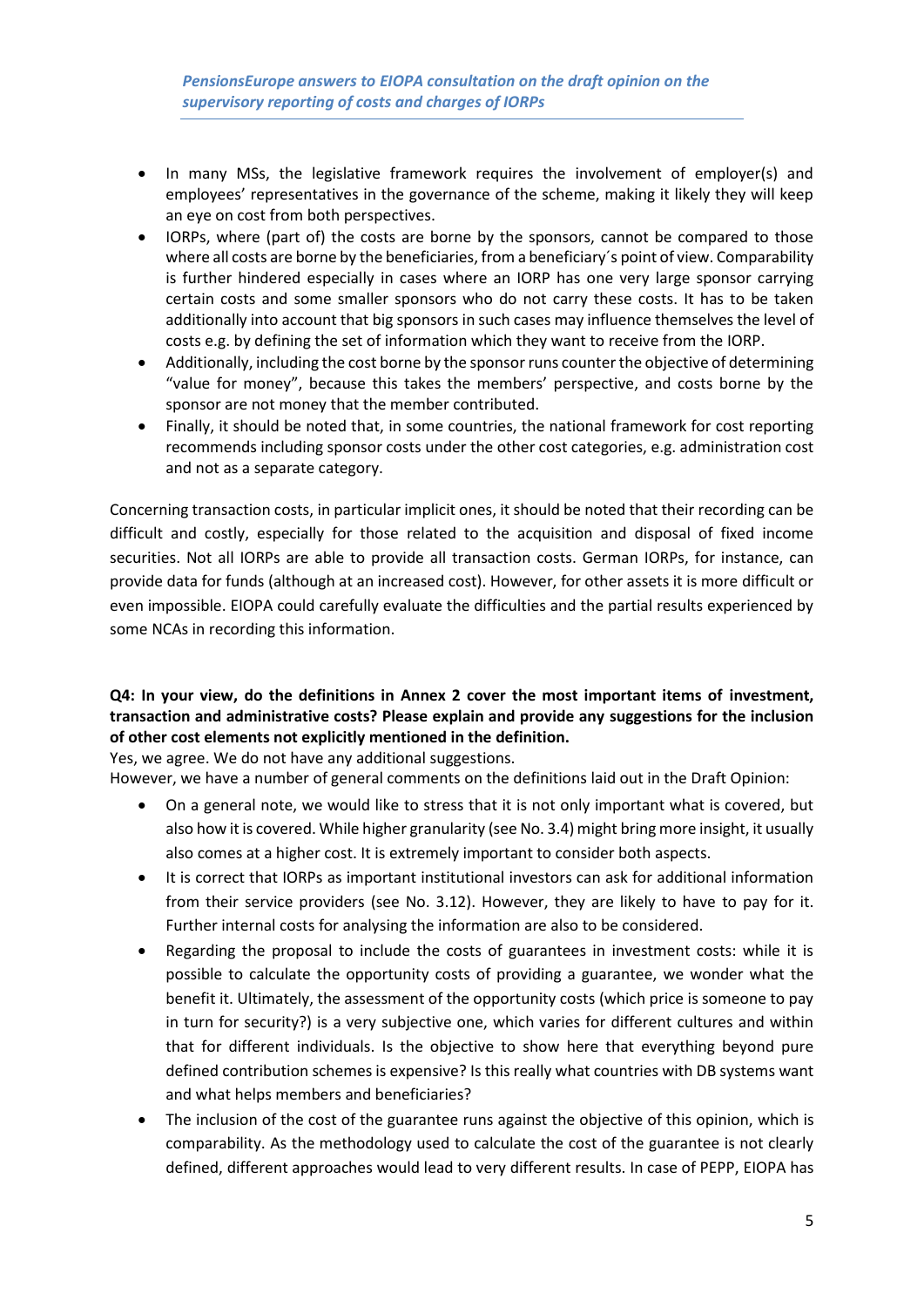taken into consideration opportunity costs and the "market price" for guarantees. However, neither of the two measures are actual charges or fees that a saver pays for directly. Opportunity costs, in particular, are based on assumptions about future returns on different kind of investments and can therefore vary considerably depending on the scenarios on which these assumptions are based.

• Please note that subscription and redemption fees of investment funds serve the purpose of covering for the underlying transaction costs borne by the investment fund for covering the buying or selling financial instruments at the time of subscription or redemption by the investor in the fund. In the Dutch practice a full look through on transaction costs is mandatory, with a (partial) correction on the subscription and redemption fees. If the IORP cannot obtain reliable data because of administrative complexity or lack of available data, the pension fund may resort to mentioning the subscription and redemption fees. In that case the 'comply or explain' principle applies. This could be an approach looking at costs for investment funds (creating additional costs)., however, it does not work for other forms of investment.

### **Q5: Do you agree that all costs should be reported as nominal amounts in the reporting currency and as a percentage of average assets under management? Please explain.**

We prefer to not indicate a "yes" or 'no' answer to this question. The proposed cost reporting is pretty much in line with the current reporting in some jurisdictions, but not in others.

For instance, the costs ratios as required by Dutch Law are both in nominal amounts and as a percentage of the average total asset under management of the IORP for the asset management costs and transaction costs. The cost ratio for the administration costs are nominal amounts total and a nominal amount per active or retired participant (not as a percentage of average asset under management). The presentation of the administration costs as a percentage of average total asset under management can be added for good measure.

However, in Belgium, administration costs should be in the reporting currency as a cost per member, while investment and transaction costs as a percentage of (average) assets under management.

Finally, we note that because of their investment structure, not all IORPs are able to calculate transaction costs for all asset classes.

## **Q6: Do you agree that the cost reporting should also be at the level of the schemes/investment options where IORPs provide multiple schemes/investment options with different investment policies? Please explain and provide any benefits of or obstacles to report costs at the level of pension schemes or investment options.**

No, we do not agree with this approach. The draft opinion should better explain the reasons why extending reporting information would help the supervisory authority and what added value would it bring. These questions should be carefully assessed because the (additional) cost reporting generates (additional) costs, which are likely to be borne by members and beneficiaries in the form of lower pensions or by the respective employer making the offering of occupational pensions even more unattractive for the employer. They should therefore provide a significant added value.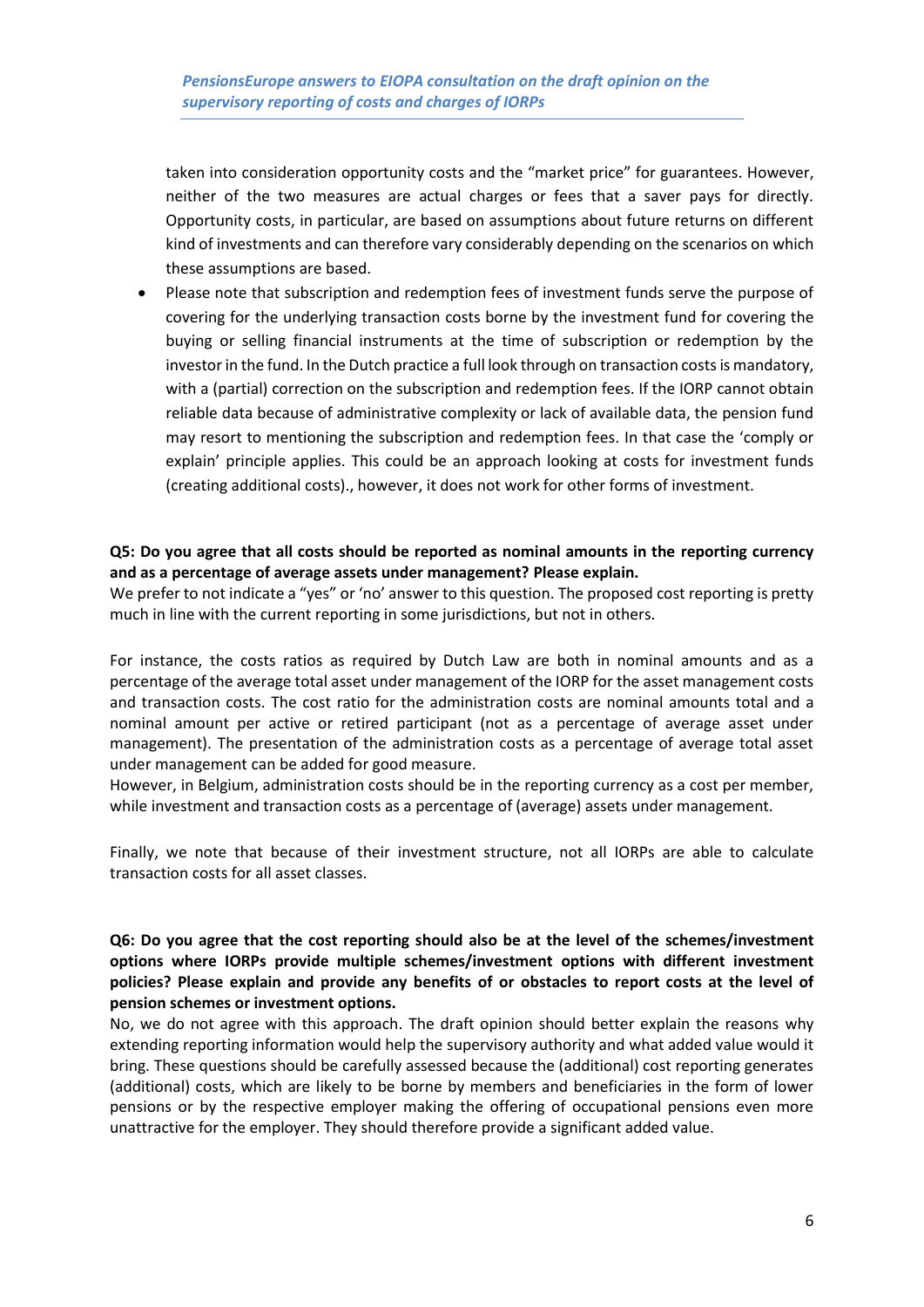Although there might be situations where it could be useful to have cost information per pension scheme/investment option, this is not always the case. A more proportionate approach would consist of limiting the separate information requirement to certain circumstances, for example:

- If investment options for the members and beneficiaries  $\rightarrow$  per option
- If multi-employer where employers do not belong to the same group  $\rightarrow$  per group of employers
- If ringfenced, per ringfenced

For all other situations, we do not see a need to report per pension scheme/investment option.

Cost information should go to the party who bears the cost: either the sponsor (increase of contributions) or the member and beneficiary (decrease of benefits).

Finally, we highlight that the IORP II Directive requires IORPs to publish an annual report to make it available to all their members and beneficiaries. The annual report must give a true and fair view of the IORP's assets, liabilities, and financial position and include disclosure of significant investment holdings.

|                                    | Yes      | No |
|------------------------------------|----------|----|
| look-through and no netting        |          |    |
| costs paid directly by the sponsor |          |    |
| matching                           | $\times$ |    |
| taxation                           | IX       |    |
| reporting currency                 | $\times$ |    |
| estimations                        | $\times$ |    |
| proportionality                    |          |    |

# **Q7: Do you agree with the principles for the compilation of information on costs and charges:**

#### **Please explain and provide any suggestions to improve the principles.**

First, we would like to repeat that we do not believe a sensible comparison is always possible and beneficial.

There are different arguments to be made about the inclusion and exclusion of the look-through and no-netting principles. There should be a balance between effort and cost. Some funds reported as a separate line item on the list of assets, do not even represent 1% of the total section's value. Guidance on how to report is very abstract. There are limits in matching the look-through, list of assets and balance sheet due to the multi-currency environment, the used exchange rate and rounding. Matching them on the euro often is not possible. Finally, we stress that, if the look-through is also applied on transaction costs, a mechanism is needed for not double counting subscription/redemptions fees and underlying transaction costs.

In some contexts, no-netting can be a useful principle. However, it is difficult for a non-professional to judge on different investment options with different outcomes on cost, risk and long-term return. Pay a higher cost to obtain a higher gross long-term return but with a high level of risk might be on the longer term (we are talking about saving for pensions) much more interesting than paying for an investment option at low cost, low risk but a very moderate return over the long term. Therefore, we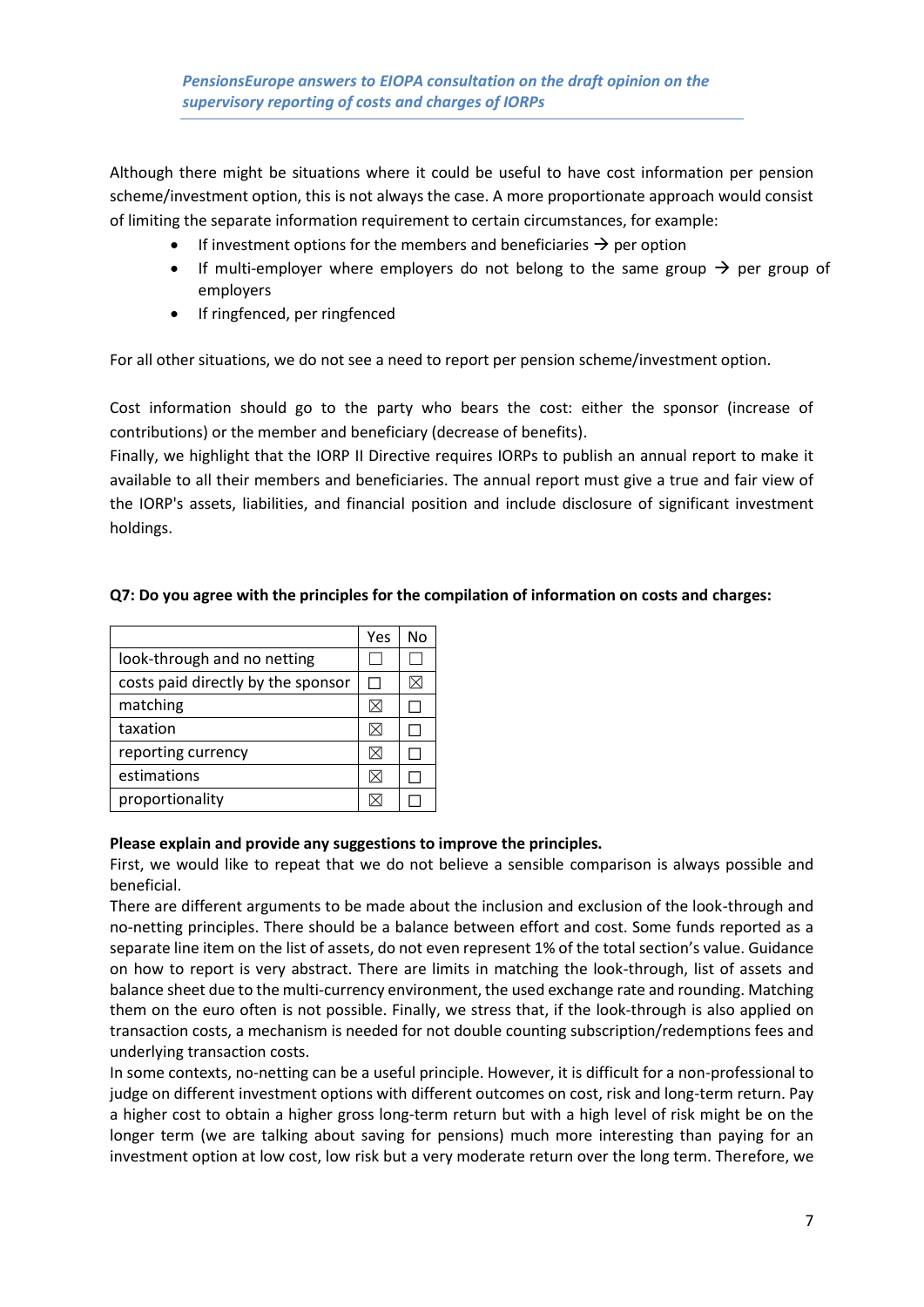believe it is better to mention a combination of net return (ideally over a longer period) and volatility over time.

As for the costs paid by the sponsor(s) see Q3.

Proportionality is an excellent principle in theory, but it does not always work efficiently in practice. Often, NCAs require full reporting adopting a one fits all approach. Any fixed cost on top within an IORP is relatively costly, especially for small and medium-sized IORPs. As IORPs are not for-profit organisations either the sponsor or the members and beneficiaries directly bear these costs. On top, today, IORPs work in a "lower for longer environment" in terms of interest rates with a high focus on cost reduction where any additional cost, from an efficiency point of view, seems to be unacceptable.

# **Q8: Do you agree that the possibility under MiFID II to request investment and transaction cost data from portfolio managers and transaction counterparts will facilitate the supervisory cost reporting by IORPs? Please explain and describe any limitations observed with MiFID II disclosure requirements in practice.**

From a theoretical perspective yes, but no in practice. As IORPs diversify their investments on a European and worldwide basis, it could be convenient for IORPs if uniform reporting requirements by investment funds (UCITS, but also AIFs) or their managers towards their investing IORPs would be set throughout Europe.

Such uniform European reporting formats or templates could help some IORPs, as they could potentially:

- improve the quality of the data provided to IORPs
- reduce the costs of collecting and analysing these data by IORPs
- lead to better comparable information for IORPs and, as far as necessary, for their plan sponsors and members.

However, it should be highlighted that not all IORPs invest through asset managers who fall under MiFID II. IORPs are considered professional investors under MiFID II (Annex II), which means that they pay lower fees and charges but are subject to lower protection than non-professional investors. Therefore, they do not automatically receive the information required by MiFID II.

This does not imply that costs are generally not transparent for the IORP. We would be concerned if the idea was for IORPs to report the data according to the MiFID II template to their supervisor. This would make it necessary to ask for the data from service providers, potentially leading to an increase in costs – which in the end would have to be born either by the members or by the sponsor companies. In the first case, this would mean lower pensions, and, in the second case, this would mean that voluntarily granting an occupational pension becomes less attractive for employers. In addition, this would at least partly revoke the status of IORPs as professional investors, which would run counter to MiFID II that is currently in force. Requiring reporting according to a MiFID II template from IORPs is problematic if the service providers they work with are not subject to MiFID II.

Finally, we highlight the importance that new requirements should not be set in such an extended and demanding form that they could lead to significantly reduced reasonable investment opportunities for IORPs, compared to other institutional investors including endowments etc. A situation where such a template leads to additional costs without benefits for IORPs must be avoided.

# **Q9: Are you aware of other cost classifications used by IORPs to collect information on costs and charges from portfolio managers and transaction counterparts? If yes, please describe and explain these other cost classifications.**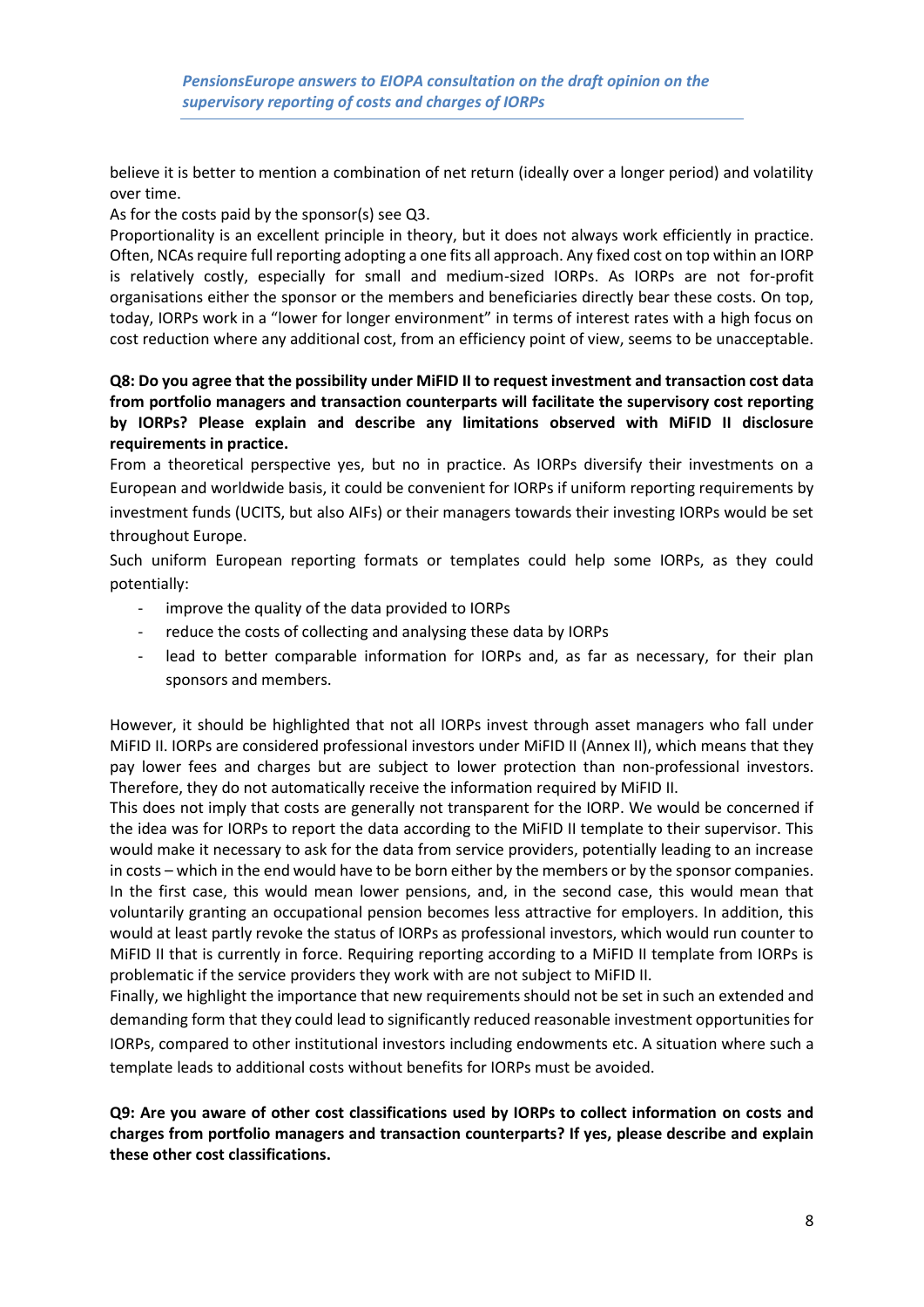Yes, but we are not aware of a cost classification that works well for all IORPs.

In the Netherlands, IORPs refer to the cost classifications as laid out in the appendices of the Recommendations on Administrative Costs. These are the common cost classifications for reporting in the Netherlands and used for collecting cost information as well, next to the Mifid II template (EMT) and industry standards (eg. ILPA, INREV).

More in general, as we have argued before, it is important that IORPs have a good overview of the cost they incur.

Aba, our German member, reports that in Germany, IORPs tend to use Kapitalverwaltungsgesellschaften (KVG) offering Spezialfonds (a specific German form of an AIF for institutional investors). IORPs are considered professional investors under MiFID II, which means that they pay lower fees and charges but are subject to lower protection than non-professional investors.

The cost structure between IORP and KVG is to be negotiated by the two parties, costs can e.g. be fixed and/or performance-related. Regarding Spezialfonds, administration costs are negotiated with the KVG, the costs for the asset manager are negotiated between the IORP and the asset manager. That means, that very reasonable, case-specific and individual fee and incentive structures can result, which are not comparable at all. Aba cannot see how the MiFID II requirements would capture these differences and complexities. The costs for Spezialfonds are much lower than those of Publikumsfonds (UCITS). The latter might have specific tranches which are only open to institutional investors (often with a minimum investment amount) which are cheaper than the retail tranches.

As another general point, Aba would like to stress that IORPs in Germany are in a strong negotiating position (mainly because of their size and their collective approach to asset allocation) and are therefore likely to get good value for money from service providers they work with. Additionally, there are costs statistics for (more standardized) investment products (publicly available from different sources, e.g. the BVI) and also there is a variety of informal networks between German IORPs where certain experiences regarding costs and cost management (for standardized products) are shared on an informal basis. This gives IORPs a good overview of the landscape of costs for certain standardized investment products they may be using.

Aba believes that institutional asset management in Germany, delivered via Spezialfonds, is highly competitive and price-sensitive amongst international asset managers, offering the lowest margins in the EU.

Therefore, as explained in more detail in Q2, we propose to investigate in which Member States IORPs have cost problems and why.

#### **Q10: Does in your view the investment cost template in Annex 3 facilitate the collection of costs by IORPs from portfolio managers? Do you agree that the more detailed breakdown of costs enhances the understanding of IORPs in the underlying investment cost structure? Please explain and provide any suggestions to enhance the practicality and insightfulness of the template.**

Yes. The voluntary use of the template in Annex 3 could facilitate the collection of costs by IORPs from portfolio managers especially when investments are limited to investment funds. For investments in private debt, private equity, infrastructure, and other alternative asset classes it will be much harder to obtain this information. We should avoid that investment parties will charge high additional fees to obtain this cost information.

A more detailed breakdown of costs might enhance the understanding of IORPs in the underlying investment cost structure, but this must be weighed against the additional cost implied. EIOPA should avoid that the cost transparency objective becomes a cost generator at the expense of pension savings.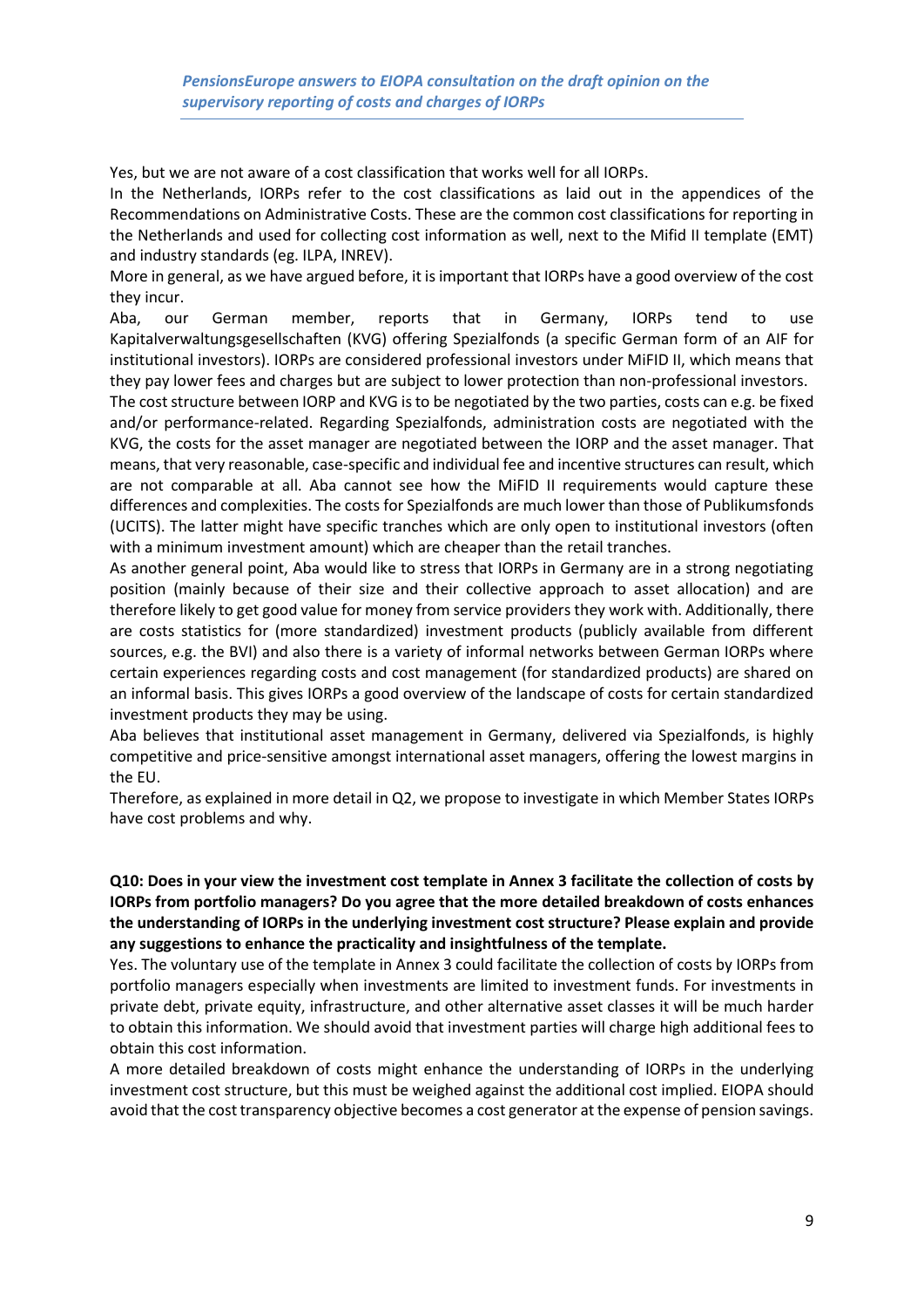# **Q11: Do you agree that supervisors should have discretion to determine the level of cost reporting requirements for DB IORPs under paragraph 3.14 to ensure an approach that is proportionate to the objectives? If yes, in what way:**

*If yes, in what way:*

- ☐ **reduced scope of costs reporting (e.g. only investment, transaction, administrative costs)**
- ☐ **lower frequency of reporting**
- ☒ **full exemption for certain DB IORPs**
- ☐ **other**

#### **Please explain.**

Yes, we do agree that national supervisors should have discretion to determine the level of cost reporting requirements for IORPs. Appropriate regulation for IORPs, including on costs, should always take into account national social and labour law and the prevailing structures and problems. Only those costs which actually negatively impact the members' benefits should be reported to the members and beneficiaries either via the pension benefit statement or an annual report. The benefit statement should be used for all costs borne by the member charged on either the contribution or the pension saving pot. Other costs should be reported via periodic reports. National supervisors should have the discretion to exempt certain DB schemes as well as reducing the scope of cost reporting. We welcome that EIOPA in this draft Opinion considers the differences between DB and DC. We agree that costs play a different role for members of a (pure) DC system than they do for those covered by a DB system. On these grounds, we welcome the full exemption for certain DB schemes proposed in the Draft Opinion. In some MSs, employers are liable to ensure that the promise made under a DB scheme is met. That means that the sponsoring employer has an interest in ensuring that the IORP works costefficiently because this lowers the risk of having to pay additional contributions to make up potential shortfalls in the future. From our perspective, this is a strong incentive to ensure cost-efficiency and no further measures such as reporting or disclosure of costs are needed for those IORPs. This characteristic should therefore be used to assess which DB schemes are exempted from the reporting requirements laid down in this Draft Opinion. At the very least, it should be possible to adjust the requirements appropriately.

Taking this argument further, it is the employer who can and should decide the degree of granularity on cost information the IORP provides to the sponsor. Higher granularity often comes at a higher cost, but more insight might lead to preventing problems. The employer, therefore, chooses between a low but certain cost now and a probably higher and uncertain cost later. At which degree of granularity the cost-benefits-analysis tilts depends on the circumstances and not least on the risk appetite of the sponsor.

- ➢ Recognise other mechanisms for cost containment: schemes using other mechanisms to keep costs down should be exempted from the scope of this Opinion. This is for example the case for German DB schemes where the employer is liable to ensure that a given pension promise is met.
- $\triangleright$  Take into account the diversity of the labour law and of IORPs in the EU when defining prudential requirements: more generally, we urge EIOPA to provide the leeway for national competent authorities to decide which data on cost should be collected and how. Once this has been determined by the national competent authorities, proportionality, as laid down in IORP II, should be applied to the actual data collection, taking into account the size, nature, scale and complexity of the activities of the IORP.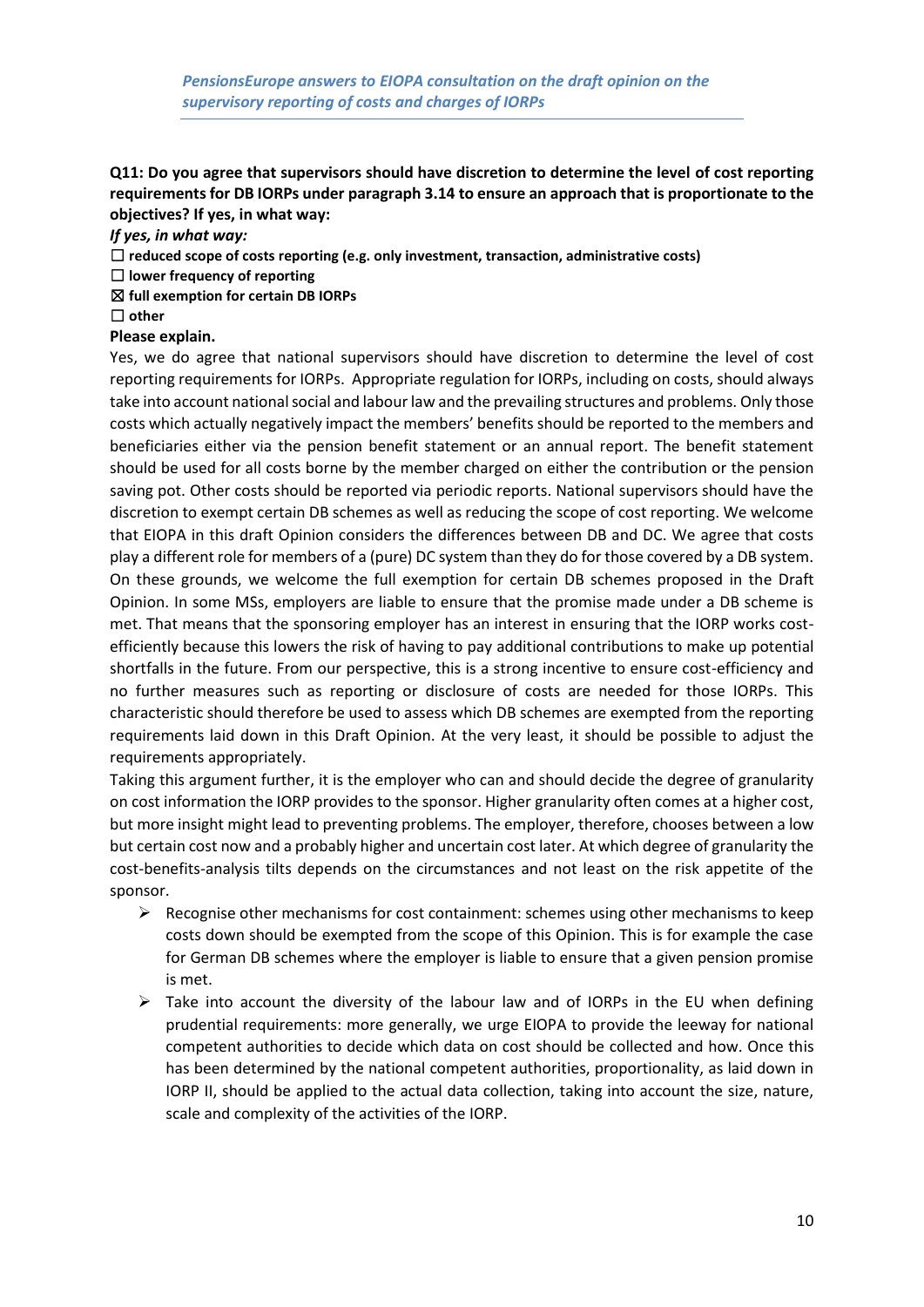## **Q12: Do you agree that supervisors should conduct comparative analysis of IORPs' cost levels to assess efficiency, affordability and value for money offered to members and beneficiaries? Please explain and provide any suggestions for such analysis.**

No. As we have stressed above, when taking into account the diversity of occupational pensions across the EU and also within single jurisdictions, we do not think that a sensible comparison is always possible at a reasonable cost and level of complexity.

We note that an exclusive focus on the cost side of schemes in the pension sector can lead to incorrect results, since schemes might be compared with others with completely different characteristics and features.

In addition, assessing the efficiency and making a comparative analysis of IORPs is not the role of the supervisor, this is more the role of the IORPs management board to check if the pension scheme is managed in an efficient way. Affordability should be controlled by the one who is paying the contribution to the pension scheme, either the sponsor or the member or a combination thereof, and which are represented on the IORPs supervisory board. The members can check in the benefit communication if they get the benefit they were promised (value for money). The pension benefit statement mentions the costs directly borne by the member and charged on individual contributions/pension reserves, periodic reports (e.g. a transparency report) mention all the other costs (e.g. by reporting the gross/net returns).

# **Q13: Do you agree that supervisors should be encouraged to publish aggregated cost levels and the results of the comparative cost analyses and that they should encourage IORPs to publicly disclose their cost levels? Please explain.**

No, we do not agree. IORPs often manage pension schemes that were agreed by social partners in the context of the compensation and benefit packages a sponsor offers to its employees. Often, the organisation of an IORP's activity is fully tailormade depending on the sponsor's appetite to keep part of the operational activities in-house or not. Given the tailormade character, by definition, there is no comparability of costs.

The publication of cost data by individual IORPs would lead to comparisons and, given the complexity of the topic, probably lead to discussions where the cheapest schemes are considered the best. This runs against the concept of value for money, where cost is put in relation to what is delivered in return. It is not clear to us how data from schemes that offer different services and benefits can be aggregated. Incentivising schemes to be the cheapest is neither in the interest of the sponsoring employers nor in the interest of members and beneficiaries. Finally, the information that a scheme is cheap might even be misleading if cheap is taken to mean beneficial.

Therefore, the decision to publish aggregated cost levels and comparative cost analyses should be left at the pure discretion of each supervisor and EIOPA should not encourage them.

Examples of how national supervisors have tackled the issue for their specific systems are:

- In the Netherlands, DNB publishes the ratios for administration costs, administration costs and transaction costs with the name of the pension fund. In an explanation near the figures they explain which factors determine the level of the different type of costs.
- In Italy, to increase the transparency and to facilitate the comparison of costs applied by different kinds of pension funds, the national competent authority COVIP in 2006 introduced the so called synthetic cost indicator (SCI), which pension funds have to calculate. This indicator allows to easily display all costs paid by a member (in the accumulation phase) as a percentage of the assets of their individual account. The SCI has to be computed according to a methodology defined by COVIP, common for different types of pension funds. The calculation, which has to be done for different schemes/investment options offered by a pension fund and for 4 different time horizons (2, 5, 10 and 35 years), is made referring to a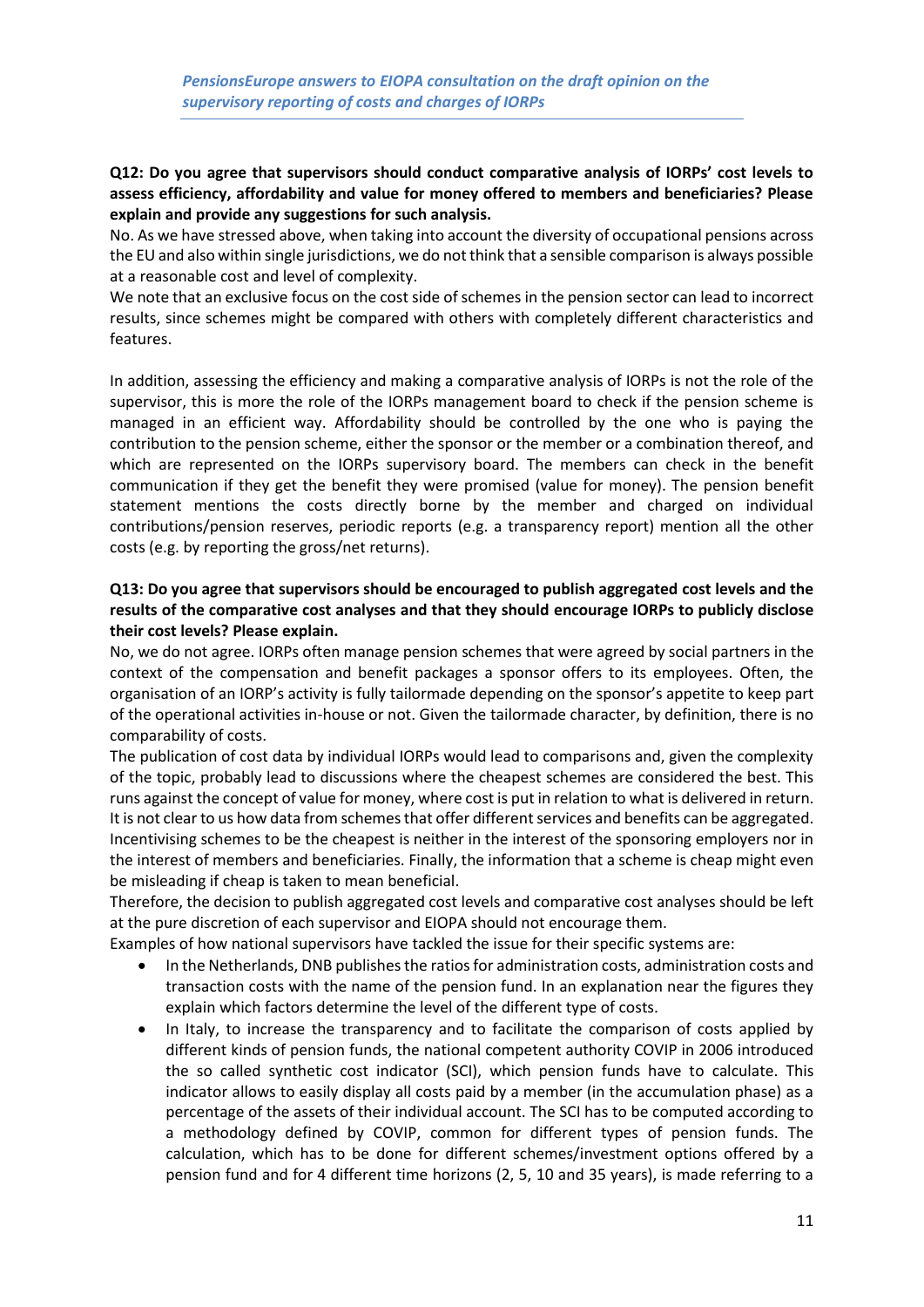"representative" member who accumulates assets on their account according to certain assumptions.

These examples show there are Member States that require the publication of this kind of data because they felt that this was needed in the specific set-up of their pension systems.

However, we do not see how a European approach could benefit all Member States. From a legal and political perspective, we reject an EIOPA Opinion that is based on an EU minimum harmonisation Directive but aims at EU-wide harmonisation.

#### **Q14: Do you have any other comments on the draft Opinion? If yes, please provide these other comments.**

First, we would like to stress again the importance of determining the problem before working on the solution: before establishing regular reporting requirements, EIOPA, together with the national competent authorities, should take stock to analyse and determine whether there are any problems and, if so, for which reasons. This stock taking exercise could e.g. take the form of a one-off reporting of (a number of) IORPs in relevant MS. Based on this sample, any further action could be determined. Second, the approach suggested in this draft opinion ignores the social dimension of many pension schemes. In many Member States a pension scheme is not a "product" that is sold by a financial institution. Often the pension scheme is the result of negotiations between the social partners. Once the pension scheme is defined, these social partners either opt for an insurance solution or they set up a proper fully tailor-made IORP. Given the tailormade character, by definition, costs are incomparable. The IORP only executes the pension scheme. Its only and main goal is to manage the pension scheme in the best interest of the members and beneficiaries. Social and labour regulation is in place to protect members and beneficiaries.

If EU initiatives take a one-size-fits all approach, there are often many IORPs for which they do not fit, making it hard for them to provide cost-efficient occupational pensions. The heterogeneity of IORPs should be adequately taken into account when defining requirements as well as when considering what is addressed at EU and what at national level. This includes adequate leeway for NCAs and an appropriate consideration of the principle of proportionality. In particular, uniform EU requirements often generate disproportionally high fixed costs for IORPs, which hits medium and small IORPs hardest.

Additional specific comments on the text:

- Does par. 2.1 define "value for money" as "considering costs in conjunction with risks and returns"? This seems to be quite a narrow definition, as it does not seem to include differences e.g. in terms of the decumulation phase (lump sum vs. life-long annuities) or coverage of death or disability, or is that captured under "return"? Generally, it seems that the definition only applies to the investment process (see 4.1 c).
- Annex I, first par.: "Unlike the investment fund sector, where international market standards on the calculation of costs have been developed, the pension market has faced lower market incentives to develop national and international standards on costs that follow a look-through approach."
	- $\triangleright$  We highlight that there is no "pension market" for occupational pensions. There are other mechanisms to keep the costs of occupational pension low, such as the role of the employer and social partners, and economies of scale due to a collective approach.
	- $\triangleright$  The investment fund sector has international standards because it is internationally oriented. This is not the case for the pension sector.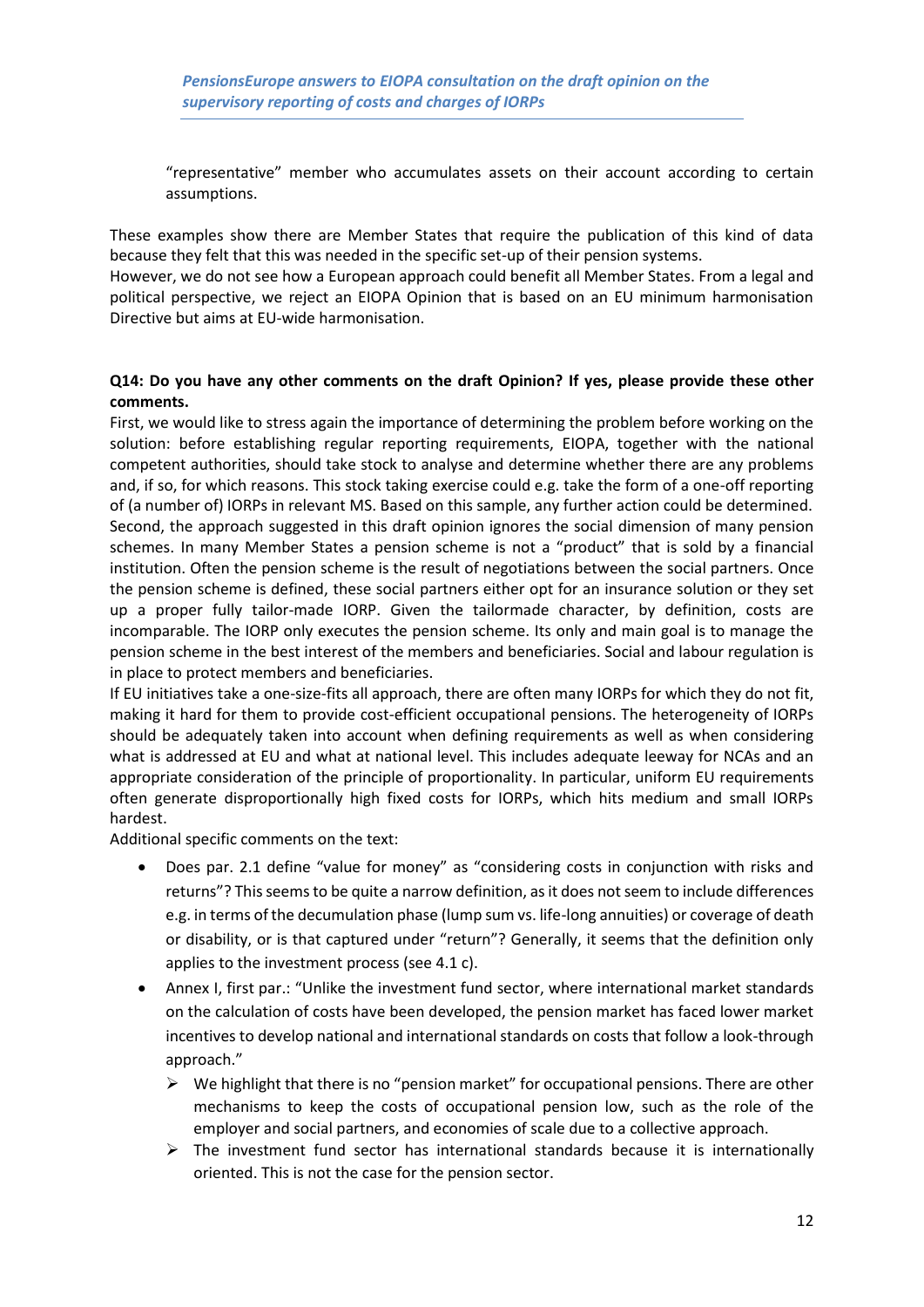$\triangleright$  The report of the Dutch Authority for the Financial Markets from 2011 is old and its relevance in other countries is questionable. At the very least, annex 1 should explain why this report is suitable for an EU-wide analysis of the problem and why it provides the basis for appropriate regulation in other countries.

Annex 1, p. 17, par. 5: "At the European level the IORP II Directive introduced structural cost disclosure requirements for IORPs, both towards prospective and actual scheme members. Nonetheless, the directive does not further specify which costs should be covered, according to which criteria and how detailed the breakdown should be or how the costs should be presented."

 $\triangleright$  This paragraph refers to information for (prospective) members – how is this related to supervisory reporting?

Annex 1, p. 17, last par.: "However, for investment firms MiFID II requires to disclose to clients all costs and charges in connection with the investment service and costs and charges associated with the financial instruments. Third party payments received by investment firms in connection with the investment service provided to a client should be itemised separately. ESMA guidelines and Q&A provide more specific details on how to report specific costs. As institutional clients, IORPs should be able to request to service providers the itemised cost disclosure under MiFID II to collect detailed data on investment and transaction costs and report it accordingly to the CA."

 $\triangleright$  This suggests that IORPs only need to ask for the information and assumes an investment structure, which does not exist in many MS (for more information on Germany, see the response to Question 8).